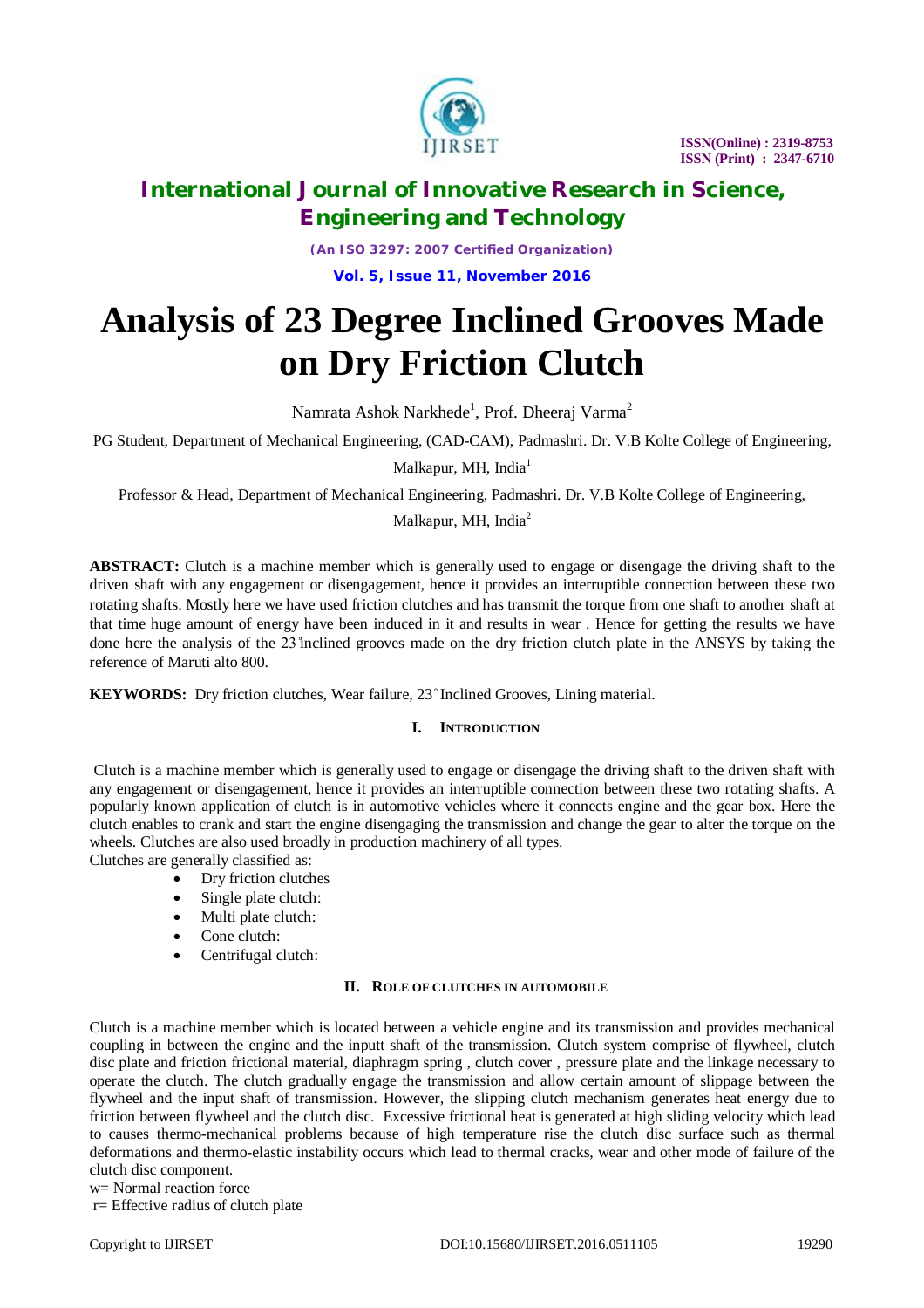

# **International Journal of Innovative Research in Science, Engineering and Technology**

*(An ISO 3297: 2007 Certified Organization)*

# **Vol. 5, Issue 11, November 2016**

Hence it results in reducing torque transmitted. It aims to do analysis for torque transmitting capacity of various groove shaped clutch plates.

# **III. LITERATURE SURVEY**

Oday I. Abdullah, Josef Schlattmann, Emir Pireci, [1] "Optimization of Shape and Design Parameters of the Rigid Clutch Disc Using FEM", FME Transactions (2013) 41, 317-324 317.

The numerical results show that the stresses and vibration characteristics of rigid clutch disc should control by adjustment of design parameters. They show as well that the suggested model should improves the response of the friction clutch plate as consider. The ANSYS/WORKBENCH14 and SolidWorks 2012 have been used to perform the numerical calculation.

P.Naga Karna, Tippa Bhimasankara Rao, [11] e-ISSN: 2278-067X, p-ISSN: 2278-800X, Volume 6, Issue 2 (March 2013), PP. 81-87

The object of the present work is to observe the stress distribution and by changing the material the temperature distribution of clutch plate takes place. And for that we are taken one existing clutch plate dimensions with the help of Pro-e have modelled after the analysis have done by using Ansys. Here we have done two types of analyses on clutch plate likely static analysis and the thermal analysis. By performing these analyses we got the results namel temperature distribution and stress distribution and. And at last we have compare the results steel and aluminum wet clutch plates.

G. K. Gangwar, Madhulika tiwari, has research in "Modeling And Simulation in hydraulic Energy Saving System: An Overview",[12] International Journal Of Research In Aeronautical And Mechanical Engineering, Vol.1 Issue.8, December 2013, Pgs: 10-19

Based on the systematic of the well-known closed circuit mobile transmissions, a new hydrostatic transmission system has been applied in power hydraulics, is introduced in this paper. To improve efficiency there are multiple ways for conserving the energy of the vehicle. The use of flywheel technology or hydraulic accumulator both, are an effective means of conserving energy in hybrid vehicles. This paper presents the introduction, mathematical modeling and review over mechanics and engineering of the flywheel, and will clarify how flywheel and hydraulic accumulator of energy storage work and how they should applied to hybrid vehicles.

Shrikant V. Bhoyar, G.D. Mehta, J.P. Modak, [13] "Dynamic Analysis Of Single Plate Friction Clutch", Proceedings of AECE-IRAJ International Conference, 14th July 2013, Tirupati, India, ISBN: 978-81-927147-9-0

In this study, a simple transmission system consisting gearbox, clutch and engine are specially designed for lifting of load application. Stiffness and equivalent stiffness of all the three shafts have been calculated. Equivalent mass moment of inertia is also calculated. From by using this data, given by Prof. DOW, the duration of engagement period is calculated for the selected power transmission system and energy dissipated during engagement is also plotted as a function of time. The effect of excitation torque and damping coefficient on the amplitude of vibration is plotted for various values of excitation speeds. Results shows increment in damping coefficient and the amplitude of vibration decreases with decrease in excitation torque, vibration amplitude decreases.

Virendra kumar patel, Gopal Sahu, Prakash Kumar Sen, Ritesh Sharma, Shailendra Bohidar, [14] Reviews over the Wear Analysis of the Different Types of Clutch Materials, International Journal of Research in Advent Technology, Vol.3, No.11, November 2015, E-ISSN: 2321-9637

# **IV. SOME GENERAL STEPS TO FOLLOW THE FINITE ELEMENT ANALYSIS**

# *A) PRE-PROCESSING*

The pre-processing step is, quite generally, described and define the model and including

- Firstly define the geometric domain of the problem.
- Define the element type(s) to be used.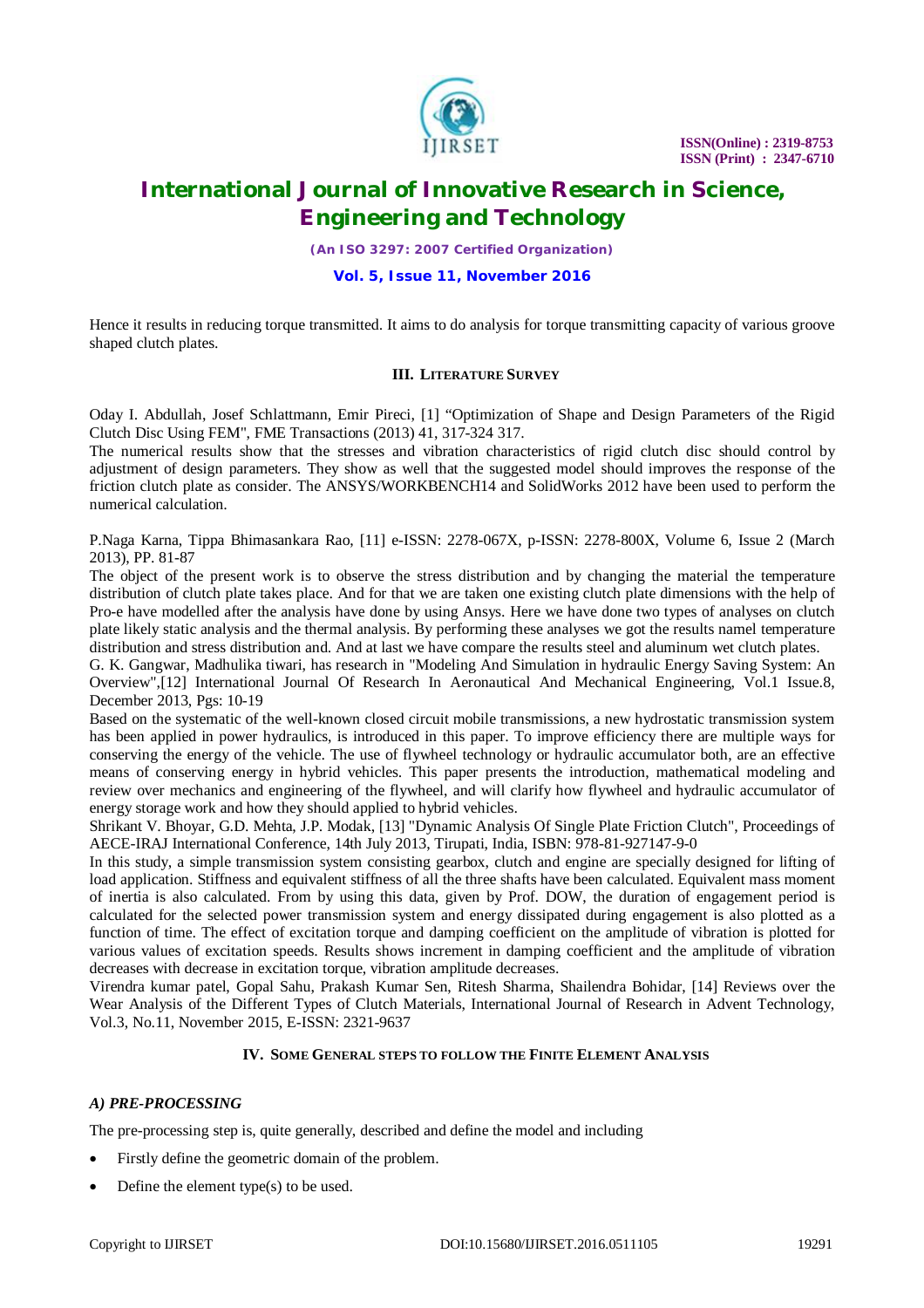

# **International Journal of Innovative Research in Science, Engineering and Technology**

*(An ISO 3297: 2007 Certified Organization)*

**Vol. 5, Issue 11, November 2016**

- Define the required material property of the element.
- Define accurate geometric properties of the element. i.e (length, area, and the like).
- Define the element connectivity's (mesh the model).
- Define the physical constraints (boundary conditions).
- Define the exact loading.
- The preprocessing (model definition) step is critical

#### *B) SOLUTION*

During this phase, assemble the finite element software by governing algebraic equations in matrix form and computes all the primary field variable(s) having unknown values. The computed values are then used by back substitution to compute derived variables, and the additional reaction forces, element stresses, and heat flow. As it is not uncommon for the finite element model which represents tens of thousands of equations, special solution techniques are used to reduce requirements of data storage and the computational time. Hence for static, linear problems, a wave front solver, based on Gauss elimination is commonly used.

#### *C) POST PROCESSING*

Analysis and evaluation of the solution results is referred to as postprocessing. Postprocessor software which contains sophisticated routines have been used for sorting, printing, and plotting selected results from solution. Examples of operation that should be accomplished have includes as follows-:

- Sort stresses induced over element in order of magnitude.
- Check all equilibrium equations.
- Calculate factors of safety.
- Plot deformed structural shape
- Animate dynamic behavior of the model.
- Form the color-coded temperature plots.
- While solution data can be manipulated many ways in postprocessing, the most important method is to apply sound engineering judgment in determining whether the solution results are physically reasonable.

# **Analysis with 23o Inclined grooves:**

- Structural Analysis
- Meshed model



Fig: Meshed model of 23o inclined grooves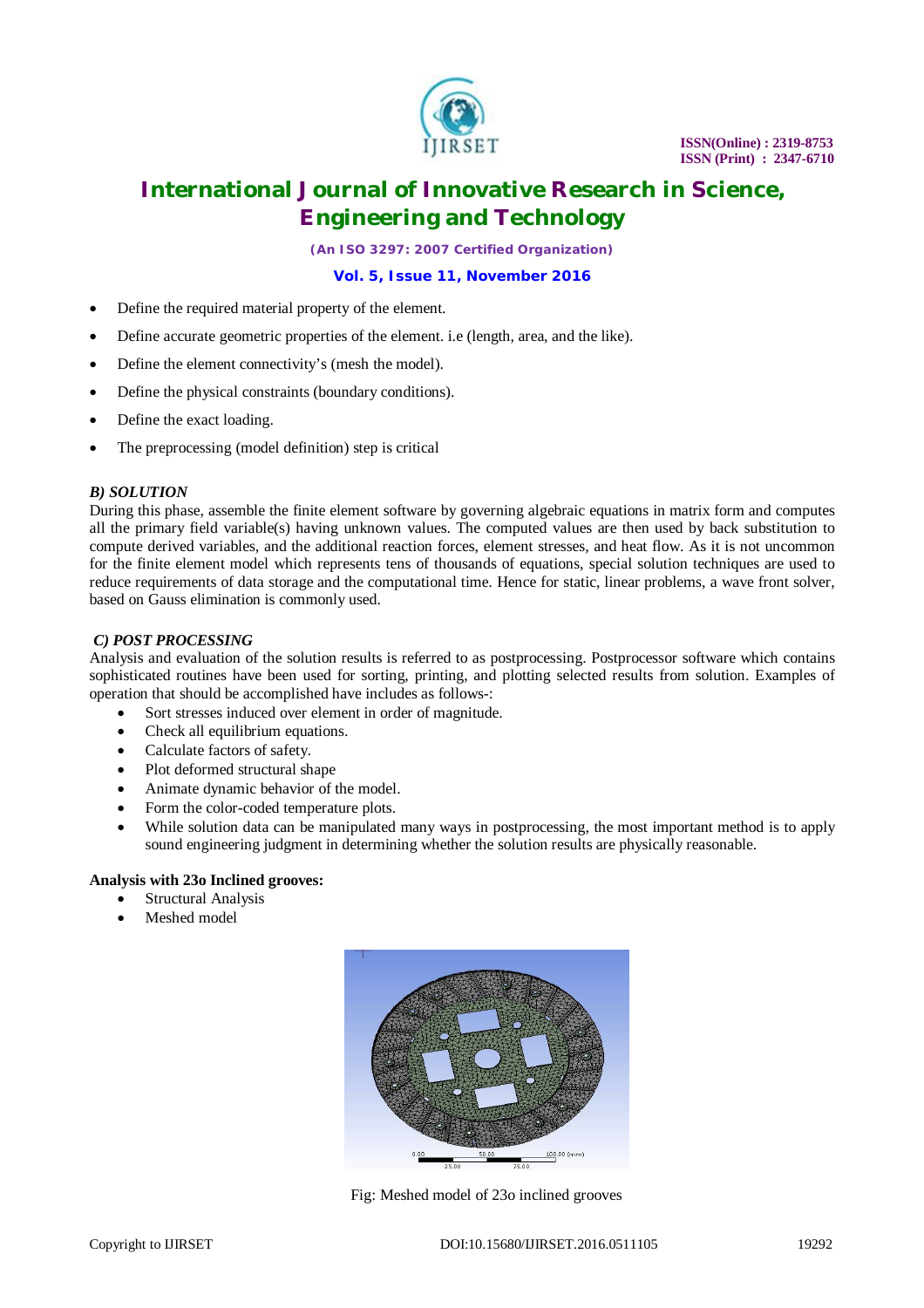

# **International Journal of Innovative Research in Science, Engineering and Technology**

*(An ISO 3297: 2007 Certified Organization)*

**Vol. 5, Issue 11, November 2016**

No. of nodes: 80569 No. of elements: 39879

# **Von-misses stresses:**



Stress value for clutch is 420.2 N/mm2 which is below the critical value. Hence, design is safe.

#### **Deformation:**



From fig, deformation for clutch is 2.78 mm.

### **Result**

23̊ Inclined grooves made on the dry friction clutch have been safe to use we can confirm by taking the output of the

analysis parts

#### **REFERENCES**

- [1] Oday I. Abdullah, Josef Schlattmann, Emir Pireci, FME Transactions (2013) 41, 317-324 317.
- [2] B.Sreevani, M.Murali Mohan, International Journal of Innovative Research in Science, Engineering and Technology, ISSN(Online) :2319- 8753, ISSN (Print) : 2347-6710
- [3] May Thin Gyan, Hla Min Htun, Htay Htay Win, , International Journal of scientific engineering and technology research, ISSN 2319-8885 Vol.03,Issue.10 May-2014, Pages:2238-2241
- [4] Harshita Warkade, Asst. Prof.A.K.Jain, A Review", International Journal for Research in Technological Studies| Vol. 3, Issue 1, December 2015 | ISSN (online): 2348-1439
- [5] A.Rama Krishna Reddy, Dr.P.H.V.Sesha Talpa Sai, D.Mangeelal, M.Tech, MBA, " Design Modeling and Analysis of a Single Plate Clutch", International Journal ISSN No: 2348-4845.